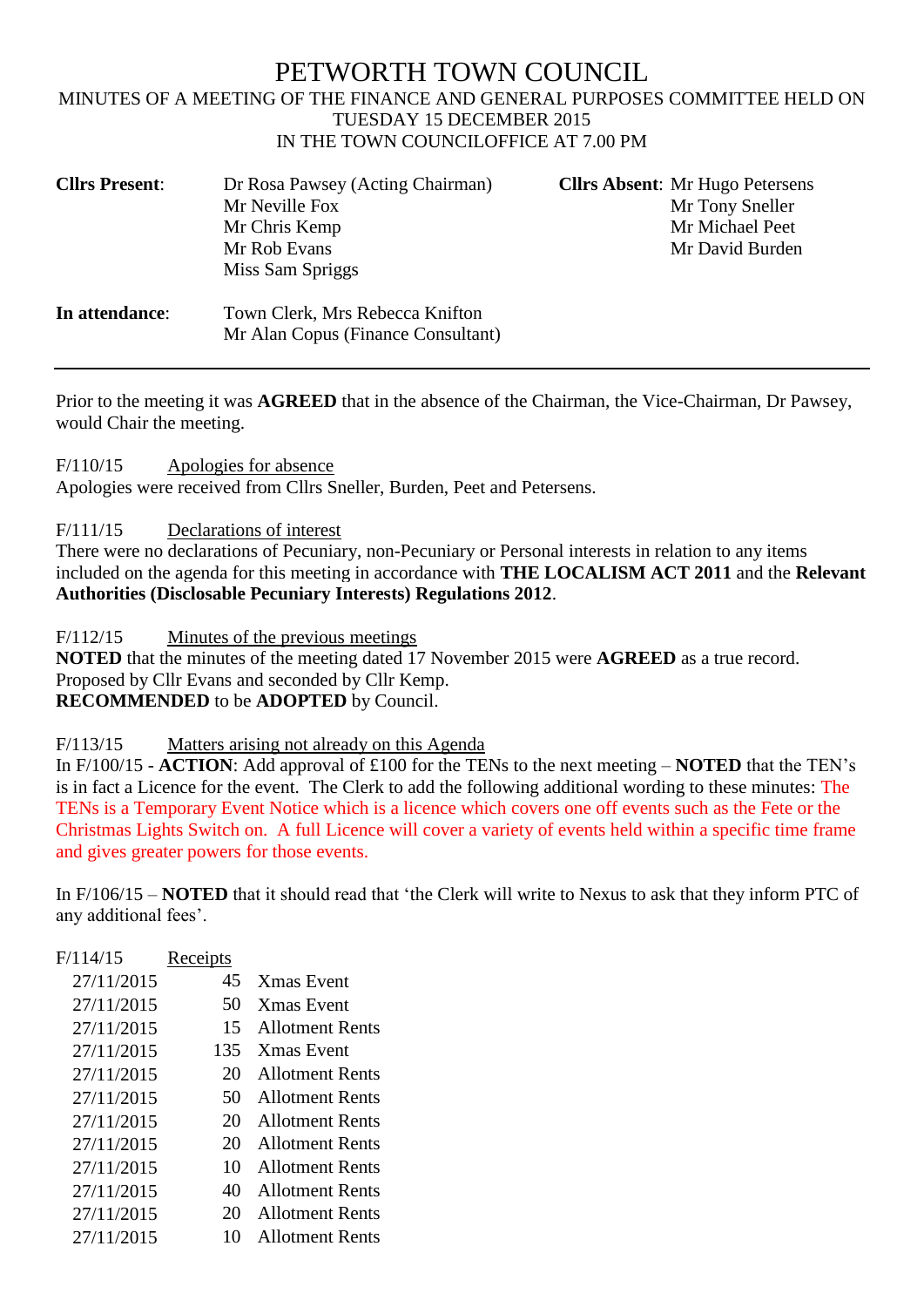| 24/11/2015 | 9257 New Homes Bonus |
|------------|----------------------|
| 30/11/2015 | 2.1 Interest         |
| 11/12/2015 | 202.5 Xmas Event     |

| F/115/15 | Invoices for approval |  |
|----------|-----------------------|--|
|          |                       |  |

| Datacenta                        | 210.00   | Comms/IT                           | Domain Registration & Email Address set up    |
|----------------------------------|----------|------------------------------------|-----------------------------------------------|
| <b>British Red Cross Society</b> | 211.20   | Xmas Event - General               | First Aiders for the Christmas Event          |
| Viking                           | 388.18   | Xmas Event - General               | Ink Cartridges & Laminator Pouches            |
| <b>Bexley Printers Ltd</b>       | 52.80    | Xmas Event - General               | <b>Christmas Lights Posters</b>               |
| Naldrett                         | 497.50   | Rosemary Gdns/Hampers Com Contract |                                               |
| <b>Start Traffic</b>             | 240.00   | <b>General Maintenance</b>         | <b>Traffic Cones</b>                          |
| Alan Baxter                      | 3,000.00 | Traffic & roads consultant         |                                               |
| One Stop                         |          | 181.81 Contingency                 | Replacement of Flagpole                       |
| Petworth Town Band               | 220.00   | Xmas Event - General               | Town Band                                     |
| Post Office Ltd (HMRC)           | 526.41   | Clerk's Salary                     | Tax & NI                                      |
| Julie Aguilar                    | 138.00   | Clerking                           | Neighbourhood Plan                            |
| Maggie South                     | 51.90    | <b>Planters</b>                    | <b>Flowers for Tubs</b>                       |
| Fiona Kemp                       | 34.44    | Xmas Event - General               | Snow liquid, Bric a brac, decs, pipe cleaners |

Proposed by Cllr Spriggs and Seconded by Cllr Evans. **AGREED** that the above payments be **RECOMMENDED** for approval by Council.

F/116/15 Grants

Cllr Pawsey had amended the draft and produced a comprehensive Grant Policy and Application document. It was highlighted that this document will provide a uniform approach to the process.

Proposed by Cllr Evans and Seconded by Cllr Spriggs.

### **RESOLVED**

F/117/15 Budget Review

The proposed 2016/17 budget was discussed and approved as below.

|                        |               | <b>Actual</b> | <b>Full</b>     |                  |               |
|------------------------|---------------|---------------|-----------------|------------------|---------------|
| <b>INCOME</b>          | 2015/16       | to            | year            | 2016/17          | <b>Budget</b> |
|                        | <b>Budget</b> | 1 Dec         | <b>Forecast</b> | <b>Budget</b>    | increase      |
| Precept                | 81,800        | 81,800        | 81,800          | 106,200          | 29.8%         |
| <b>Support Grant</b>   | 4,051         | 4,051         | 4,051           | 3,484            | $-14.0%$      |
| Hampers                |               |               |                 |                  |               |
| Common Hire            | 200           | 100           | 200             | 200              | $0.0\%$       |
| Interest               | 20            | 13            | 20              | 20               | 0.0%          |
| Hampers                |               |               |                 |                  |               |
| Common                 |               |               |                 |                  |               |
| equipment              |               |               | $\mathbf{0}$    | $\boldsymbol{0}$ |               |
| <b>Petworth Pages</b>  |               |               |                 |                  |               |
| to PBA                 |               | $-620$        | $\mathbf{0}$    | $\overline{0}$   |               |
| <b>Allotment Rents</b> | 2,600         | 2,412         | 2,500           | 2,500            | $-3.8\%$      |
| Xmas Event             | 2,500         | 1,295         | 2,500           | 2,500            | 0.0%          |
| <b>Totals</b>          | 91,171        | 89,051        | 91,071          | 114,904          |               |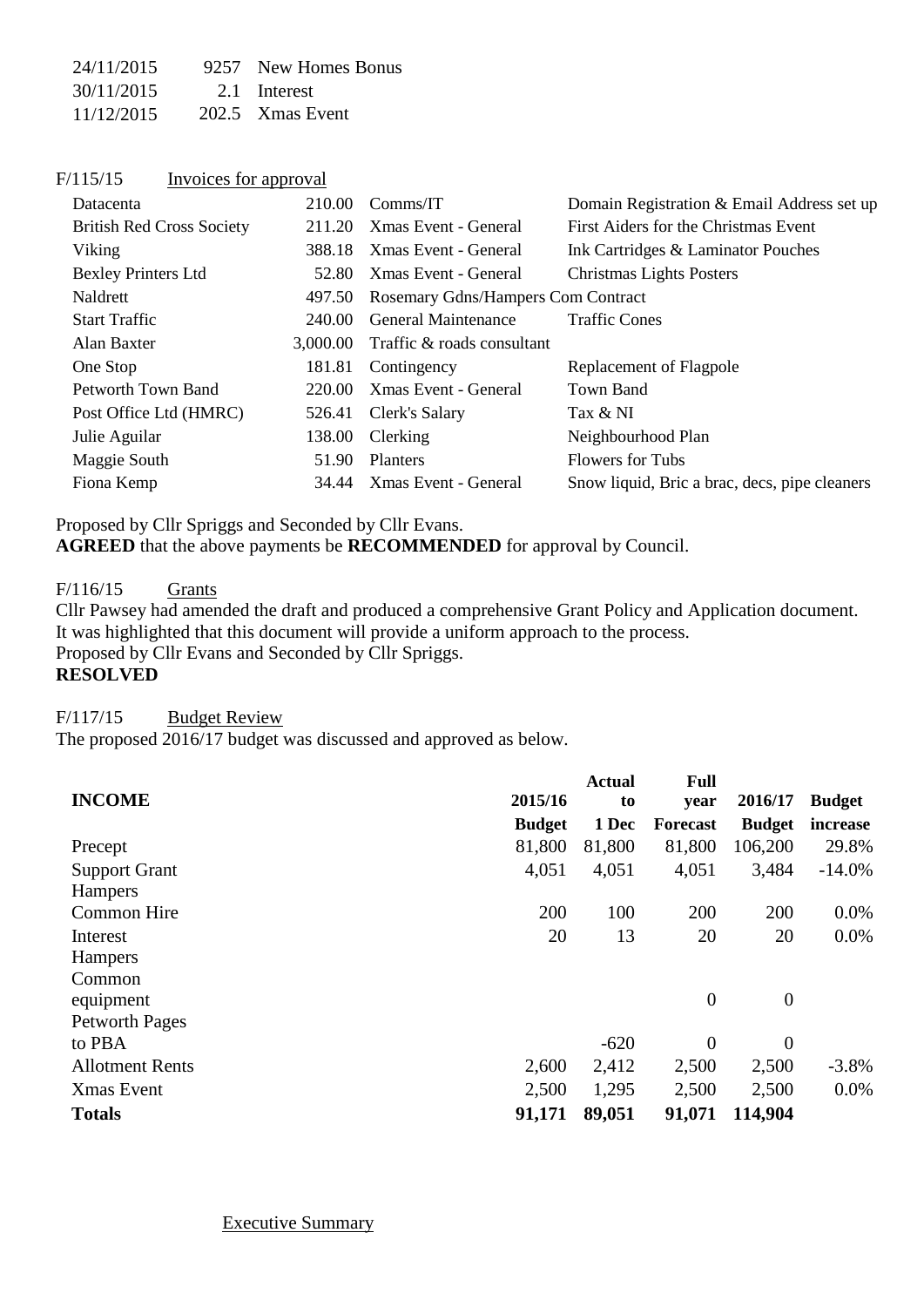## Increase in proposed Precept of £24k (29.8%) is a 35p per week increase for

a Band D property

# The increase arises mainly from:

| Full time clerking            | £8k    |
|-------------------------------|--------|
| Loan repayments               | £3k    |
| Street lighting refurbishment | £10k   |
| Bus shelter                   | £3k    |
| Sign posts                    | £1 $k$ |
| Traffic consultancy/works     | £3k    |

#### offset by reductions on:

| <b>Rosemary Gardens mtce</b> | £1k          |
|------------------------------|--------------|
| Insurance                    | £2k          |
| Neighbourhood Plan           | $\pounds 2k$ |
| War memorial                 | f2k          |
|                              |              |

|                                    |                                                     | <b>Actual</b>    | <b>Full</b> |               |
|------------------------------------|-----------------------------------------------------|------------------|-------------|---------------|
|                                    |                                                     |                  | year        | 2016/17       |
|                                    | <b>Budget</b>                                       | 1 Dec            | Forecast    | <b>Budget</b> |
| Rosemary Gdns/Hampers Com Contract | 6,000                                               | 3,980            | 5,976       | 6,000         |
| Rosemary Gardens Maintenance       | 1,500                                               | 60               | 1,500       | 500           |
| Hampers Common Maintenance         | 1,200                                               | 482              | 1,200       | 500           |
| Hampers Common Lease               | 300                                                 | 773              | 800         | 800           |
| Waste & Dog Bins                   | 500                                                 | 591              | 591         | 600           |
| Hanging Baskets - Maintenance      | 800                                                 | 973              | 973         | 1,200         |
| Hanging Baskets - Watering         | 1,500                                               | 1,433            | 1,800       | 2,000         |
| Planters                           | 100                                                 | 376              | 376         | 200           |
| <b>CCTV</b>                        | 5,000                                               | $\overline{0}$   | 5,000       | 5,000         |
| <b>Street Lighting</b>             | 2,400                                               | 1,472            | 1,800       | 1,800         |
| Church clock                       | 200                                                 | 118              | 250         | 250           |
| General Maintenance                | 2,000                                               | 1,023            | 1,500       | 2,000         |
|                                    | 21,500                                              | 11,280           | 21,766      | 20,850        |
| <b>Allotments Lease</b>            | 1,000                                               | 49               | 500         | 500           |
| <b>Allotments Water</b>            | 1,000                                               | 194              | 500         | 500           |
| <b>Allotments Maintenance</b>      | 500                                                 | 72               | 500         | 1,500         |
|                                    | 2,500                                               | 315              | 1,500       | 2,500         |
| Xmas Event - General               | 1,300                                               | $-265$           | 500         | 1,300         |
| Xmax Event - Lighting              | 1,000                                               | 16               | 500         | 1,000         |
|                                    | 2,300                                               | $-249$           | 1,000       | 2,300         |
|                                    |                                                     |                  |             | 6,700         |
| Clerk's Salary                     | 20,000                                              | 13,095           | 22,449      | 31,000        |
|                                    | <b>EXPENDITURE</b><br>Office Rent & Service Charges | 2015/16<br>6,700 | to<br>4,849 | 6,700         |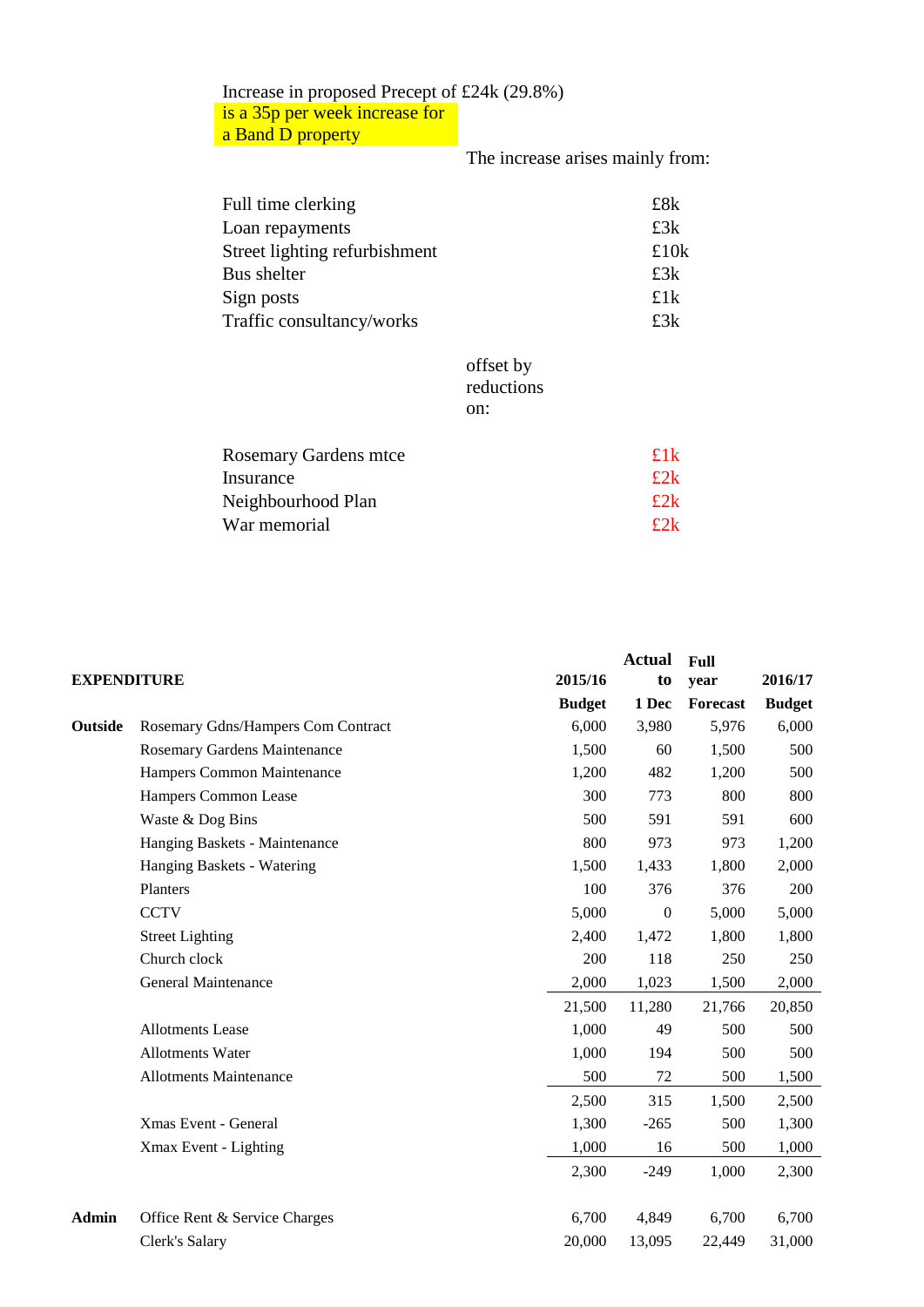|             | 3%                                   | Clerk's pension from $1/2/2017$ @                            |                                        |        |        |                  |                  | 126              |
|-------------|--------------------------------------|--------------------------------------------------------------|----------------------------------------|--------|--------|------------------|------------------|------------------|
|             |                                      | <b>Additional Clerk's hours</b>                              |                                        |        | 3,000  | $\boldsymbol{0}$ | $\boldsymbol{0}$ | $\boldsymbol{0}$ |
|             | Insurance                            |                                                              |                                        |        | 3,300  | 2,531            | 2,531            | 1,500            |
|             |                                      |                                                              | SALC/SLCC Subscriptions/Contracts      |        | 1,100  | 824              | 850              | 900              |
|             | <b>Audit Fee</b>                     |                                                              |                                        |        | 1,000  | $\boldsymbol{0}$ | 1,000            | 1,000            |
|             |                                      | Annual meetings                                              |                                        |        | 100    | $\boldsymbol{0}$ | 71               | 100              |
|             |                                      | Office Expenditure                                           |                                        |        | 900    | 502              | 900              | 900              |
|             |                                      | Expenses/Postage                                             |                                        |        | 400    | 80               | 150              | 300              |
|             |                                      |                                                              | Repayment of £80k loan for playgrounds |        | 6,000  | $\boldsymbol{0}$ | 4,480            | 8,960            |
|             | <b>Local Election</b>                |                                                              |                                        |        | 2,000  | $\boldsymbol{0}$ | 2,000            | 2,000            |
|             | Training                             |                                                              |                                        |        | 2,000  | 1,009            | 1,500            | 1,500            |
|             | Web Site                             |                                                              |                                        |        | 300    | 120              | 200              | 200              |
|             | Comms/IT                             |                                                              |                                        |        | 500    | 427              | 700              | 700              |
|             | Office Water                         |                                                              |                                        |        | 150    | 104              | 104              | 110              |
|             |                                      |                                                              |                                        |        | 47,450 | 23,540           | 43,635           | 55,996           |
| <b>Misc</b> |                                      | <b>Grants Awarded</b>                                        |                                        |        | 3,000  | 2,900            | 2,900            | 3,000            |
|             |                                      | Neighbourhood Planning                                       |                                        |        | 1,765  | $\boldsymbol{0}$ | $\boldsymbol{0}$ | $\boldsymbol{0}$ |
|             |                                      |                                                              | Repayment of £10k loan for skatepark   |        | 1,000  | $\boldsymbol{0}$ | 500              | 1,221            |
|             |                                      | Traffic & roads consultant<br>Traffic consultant recommended |                                        |        | 7,500  | $\boldsymbol{0}$ | 7,500            | $\boldsymbol{0}$ |
|             | works                                |                                                              |                                        |        |        |                  |                  | 10,000           |
|             | War Memorial                         |                                                              |                                        |        | 2,000  | $\boldsymbol{0}$ | 2,000            | 1,400            |
|             |                                      | Street light refurbishment                                   |                                        |        |        |                  |                  | 10,000           |
|             | <b>Bus</b> shelter                   |                                                              |                                        |        |        |                  |                  | 3,000            |
|             | Jubilee walk                         |                                                              |                                        |        |        |                  |                  | 500              |
|             | Sign posts                           |                                                              |                                        |        |        |                  |                  | 1,000            |
|             |                                      | Queen's 90th birthday celebrations                           |                                        |        |        |                  |                  | 100              |
|             |                                      | Chairman's allowance                                         |                                        |        |        |                  |                  | 500              |
|             |                                      | Petworth Pages net contribution                              |                                        |        |        |                  |                  | 500              |
|             |                                      | Unallocated budget/contingency                               |                                        |        | 2,000  | $-2,119$         | 2,400            | 2,000            |
|             |                                      |                                                              |                                        |        | 17,265 | 781              | 15,300           | 33,221           |
|             |                                      |                                                              |                                        |        | 91,015 | 35,668           | 83,201           | 114,867          |
|             | Neighbourhood<br><b>Plan Summary</b> |                                                              |                                        |        |        |                  |                  |                  |
| Approved    |                                      | Costs:                                                       | <b>Nexus</b>                           | 34,667 |        |                  |                  |                  |
|             |                                      |                                                              | clerking                               | 4,800  |        |                  |                  |                  |
|             |                                      |                                                              | stationery                             |        | 440    |                  |                  |                  |
|             |                                      |                                                              | printing                               | 1,600  |        |                  |                  |                  |
|             |                                      |                                                              | website upgrade                        |        | 300    |                  |                  |                  |
|             |                                      |                                                              | traffic & roads consultant             | 2,500  |        |                  |                  |                  |

postage/envelopes 1,940<br>hall hire 1,518<br>Total approved cost 47,765 hall hire Total approved cost

## Estimated additional costs:

| clerking $2105/16$ |                | 2,000 |
|--------------------|----------------|-------|
| clerking $2016/17$ | Q <sub>1</sub> | 1,700 |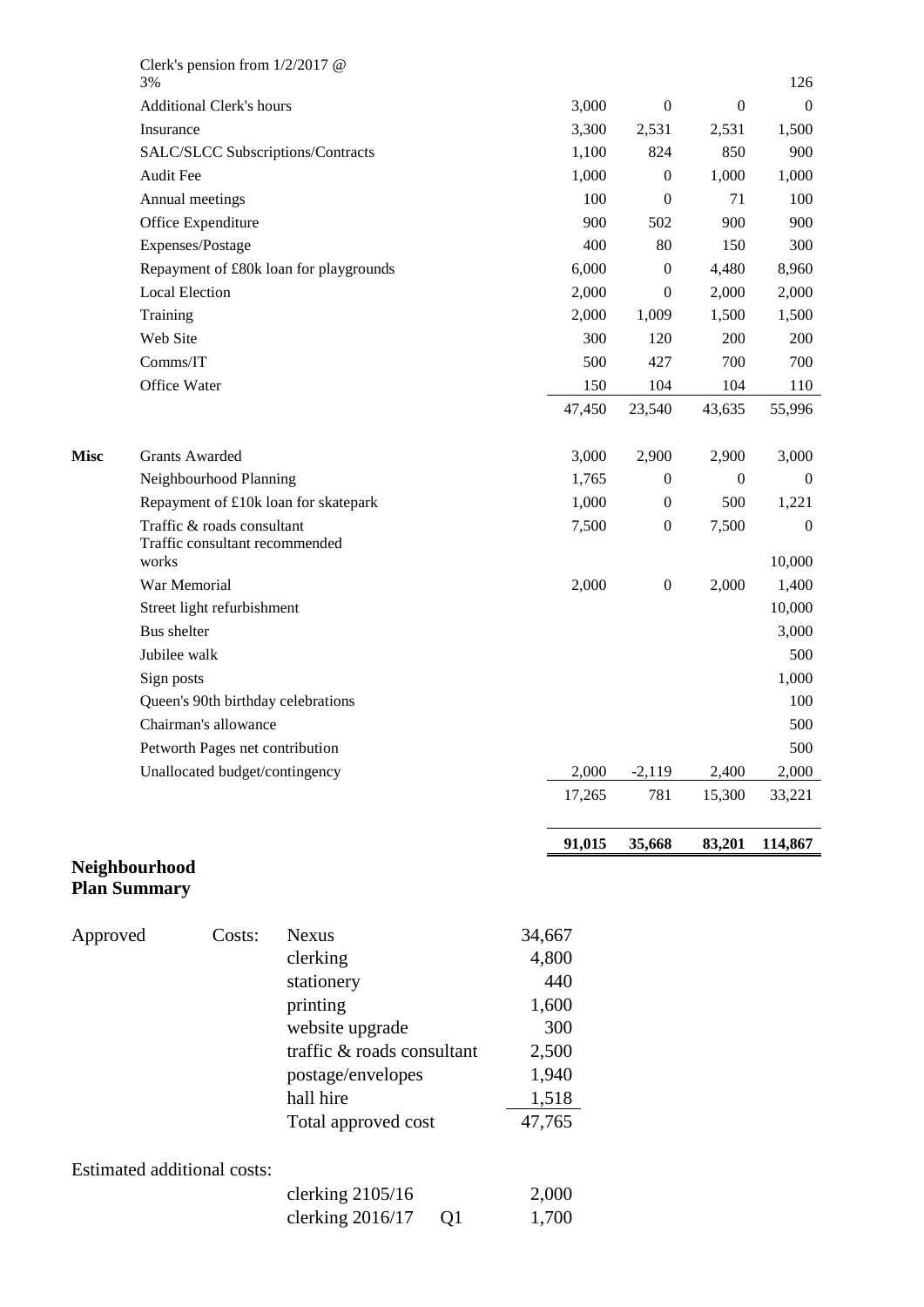Total estimated cost to complete 51,465

| Funding:         | grants received               | 13,300  |
|------------------|-------------------------------|---------|
|                  | additional grant pre          |         |
|                  | 31/3/15                       | 700     |
|                  | additional grant during       |         |
|                  | 2015/16                       | 7,000   |
|                  | reserve set aside at $1/4/14$ | 23,000  |
|                  | budget 2014/15                | 2,000   |
|                  | budget 2015/16                | 1,765   |
|                  | Total funding to $31/3/16$    | 47,765  |
| Funding changes: |                               |         |
|                  | 2015/16 grant delayed         | $-7000$ |
|                  | Locality grant for 2015/16    | 8000    |
|                  | SDNPA sustainability          |         |
|                  | grant                         | 6500    |
|                  | budget 2016/17                | 0       |
| Total funding    |                               | 55,265  |
|                  |                               |         |
| Surplus funding  |                               | 3,800   |

| <b>BALANCE SHEET</b>              |           |
|-----------------------------------|-----------|
| Reserve at 1 April 2015 - general | 4,742     |
| Reserve at 1 April 2015 - for     |           |
| allotments                        | 1,408     |
| Reserve at 1 April 2015 - for NP  | 30,533    |
| NP grant during $2015/16$         | 700       |
| NP grants 2016/17                 | 14,500    |
| NP Budget 2015/16                 | 1,765     |
| Less forecast NP spend 2015 -     |           |
| 2017                              | $-43,698$ |
|                                   |           |
| Income forecast 2015/16           | 91,071    |
| Less: Expenditure forecast        |           |
| 2015/16                           | $-83,201$ |
| Forecast Prior year VAT refund    | 6,188     |
| Less: Recoverable VAT forecast    | $-6,000$  |
| New Homes Bonus 2015/16           | 9,257     |
| Reserve forecast at 31 March 2016 | 18,008    |
|                                   |           |
| 2016/17 income budget             | 114,904   |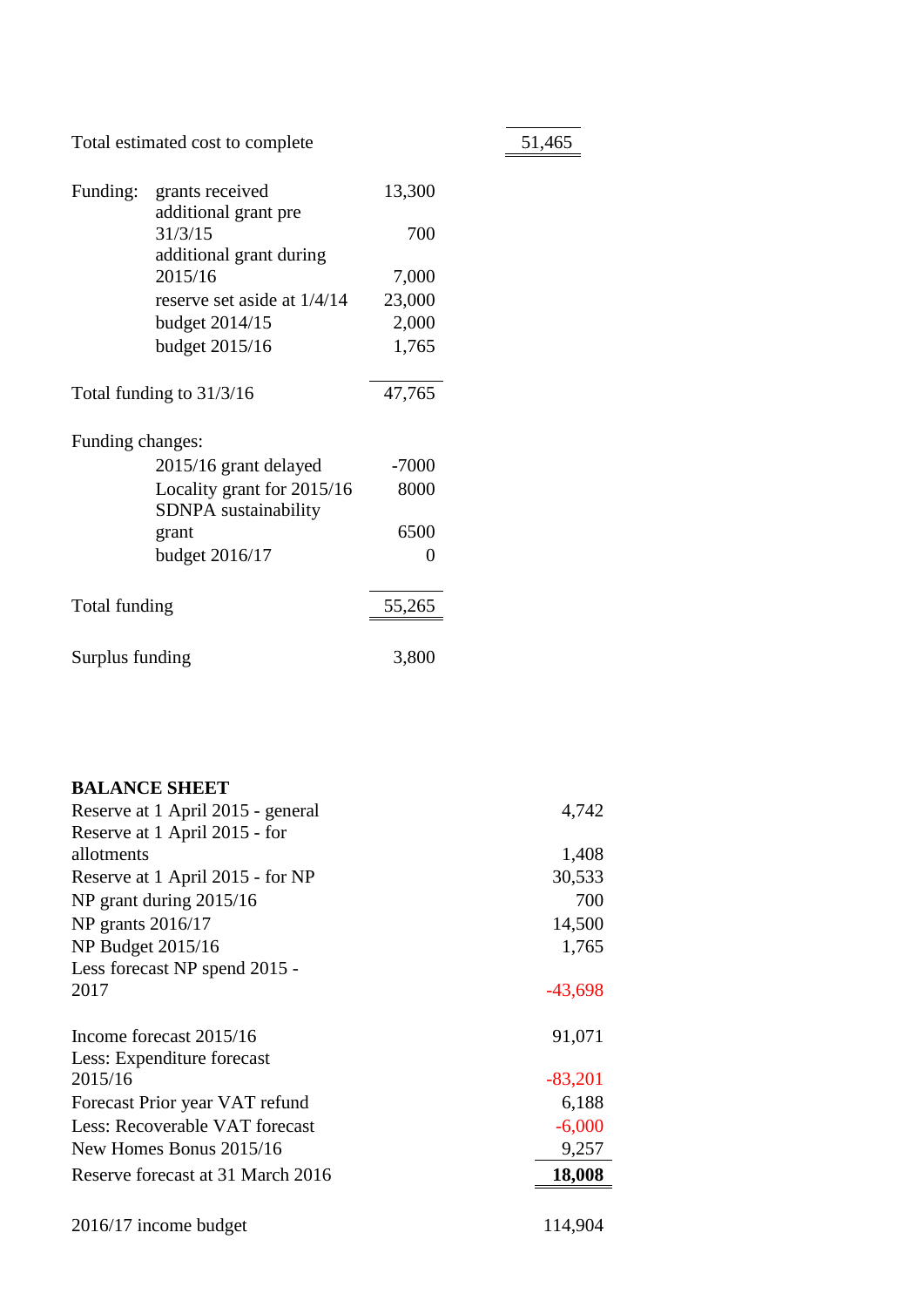| Less 2016/17 expenditure budget      | 114,867 |
|--------------------------------------|---------|
| Reserve budgeted at 31 March<br>2017 | 18,045  |

It was **AGREED** that the proposed budget and precept will be **RECOMMENDED** to Council for approval.

#### F/118/15 November Accounts

The November accounts were **NOTED** as follows:

| <b>INCOME</b>        |               |               |                 |
|----------------------|---------------|---------------|-----------------|
|                      | Annual        | <b>Actual</b> | <b>Accruals</b> |
|                      | <b>Budget</b> | to date       | b/f             |
| Precept              | 81,800        | 81,800        | 0               |
| <b>Support Grant</b> | 4,051         | 4,051         | $\theta$        |
| Hampers Common       |               |               |                 |
| Hire                 | 200           | 100           | $\Omega$        |
| Interest             | 20            | 13            | $\theta$        |
| <b>Xmas Event</b>    | 2,500         | 1,295         | $\theta$        |
| Petworth Pages to    |               |               |                 |

| <b>Totals</b>          | 91,171 | 89,051 | $-173$ |
|------------------------|--------|--------|--------|
| <b>Allotment Rents</b> | 2.600  | 2.412  | $-793$ |
| <b>PBA</b>             |        | 620    | 620    |

#### **EXPENDITURE**

|                                     |               |               | $\frac{0}{0}$ |                  |
|-------------------------------------|---------------|---------------|---------------|------------------|
|                                     | <b>Annual</b> | <b>Actual</b> | <b>Spent</b>  |                  |
|                                     | <b>Budget</b> | to date       |               | <b>Nov</b>       |
| <b>Open Spaces</b>                  |               |               |               |                  |
| Rosemary Gdns/Hampers Com           |               |               |               |                  |
| Contract                            | 6,000         | 3,980         | 66%           | $\theta$         |
| <b>Rosemary Gardens Maintenance</b> | 1,500         | 60            | 4%            | $\overline{0}$   |
| Hampers Common Maintenance          | 1,200         | 482           | 40%           | $\overline{0}$   |
| Hampers Common Lease                | 300           | 773           | 258%          | $\overline{0}$   |
| Xmas Event - General                | 1,300         | $-265$        | $-20%$        | $\overline{0}$   |
| Xmax Event - Lighting               | 1,000         | 16            | 2%            | $\overline{0}$   |
| Hanging Baskets - Maintenance       | 800           | 973           | 122%          | $\overline{0}$   |
| Hanging Baskets - Watering          | 1,500         | 1,433         | 96%           | $\overline{0}$   |
| Planters                            | 100           | 376           | 376%          | $\boldsymbol{0}$ |
| <b>General Maintenance</b>          | 2,000         | 1,023         | 51%           | $\theta$         |
|                                     | 15,700        | 8,849         | 56%           | $\overline{0}$   |
| <b>Admin</b>                        |               |               |               |                  |
| Office Rent & Service Charges       | 6,700         | 4,849         | 72%           | $\overline{0}$   |
| Clerk's Salary                      | 20,000        | 13,095        | 65%           | $\overline{0}$   |
| <b>Additional Clerk's hours</b>     | 3,000         | $\theta$      | 0%            | $\overline{0}$   |
| Insurance                           | 3,300         | 2,531         | 77%           | $\overline{0}$   |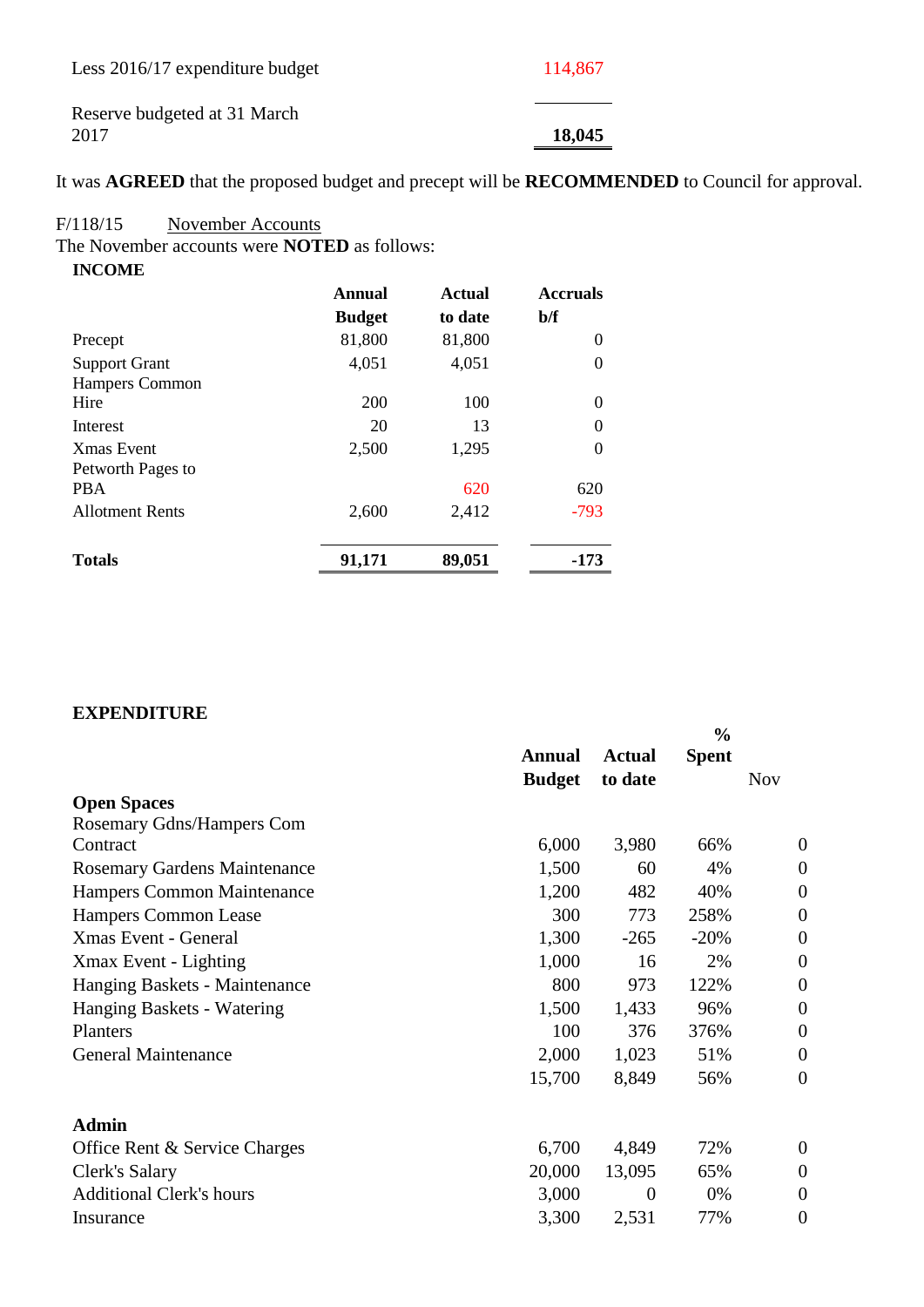| SALC/SLCC                                      |                  |                  |         |                  |
|------------------------------------------------|------------------|------------------|---------|------------------|
| Subscriptions/Contracts                        | 1,100            | 824              | 75%     | $\boldsymbol{0}$ |
| <b>Audit Fee</b>                               | 1,000            | $\boldsymbol{0}$ | 0%      | $\boldsymbol{0}$ |
| Office Expenditure                             | 1,000            | 502              | 50%     | $\mathbf{0}$     |
| Expenses/Postage                               | 400              | 80               | 20%     | $\boldsymbol{0}$ |
| Comms/IT                                       | 500              | 427              | 85%     | $\mathbf{0}$     |
| Office Water                                   | 150              | 104              | 69%     | $\boldsymbol{0}$ |
|                                                | 37,150           | 22,413           | 60%     | $\boldsymbol{0}$ |
| <b>Misc</b>                                    |                  |                  |         |                  |
| <b>Grants Awarded</b>                          | 3,000            | 2,900            | 97%     | $\boldsymbol{0}$ |
| <b>CCTV</b>                                    | 5,000            | $\boldsymbol{0}$ | 0%      | $\boldsymbol{0}$ |
| <b>Street Lighting</b>                         | 2,400            | 1,472            | 61%     | $\boldsymbol{0}$ |
| Neighbourhood Planning                         | 1,765            | $\boldsymbol{0}$ | 0%      | $\boldsymbol{0}$ |
| Web Site                                       | 300              | 120              | 40%     | $\boldsymbol{0}$ |
| Church clock                                   | 200              | 118              | 59%     | $\boldsymbol{0}$ |
| <b>Local Election</b>                          | 2,000            | $\theta$         | 0%      | $\theta$         |
| Repayment of £50k loan for                     |                  |                  |         |                  |
| playgrounds                                    | 6,000            | $\boldsymbol{0}$ | 0%      | $\boldsymbol{0}$ |
| Repayment of £10k loan for                     |                  |                  |         |                  |
| skatepark                                      | 1,000            | $\boldsymbol{0}$ | 0%      | $\boldsymbol{0}$ |
| Traffic & roads consultant                     | 7,500            | $\boldsymbol{0}$ | 0%      | $\boldsymbol{0}$ |
| War Memorial                                   | 2,000            | $\overline{0}$   | 0%      | $\boldsymbol{0}$ |
| Dog Bins                                       | 500              | 591              | 118%    | $\boldsymbol{0}$ |
| Training                                       | 2,000            | 1,009            | 50%     | $\boldsymbol{0}$ |
| Contingency                                    | 2,000            | $-2,119$         | $-106%$ | $\boldsymbol{0}$ |
|                                                | 35,665           | 4,091            | 11%     | $\boldsymbol{0}$ |
| Allotments Lease and Water                     | 2,000            | 242              | 12%     | $\boldsymbol{0}$ |
| <b>Allotments Maintenance</b>                  | 500              | 72               | 14%     | $\boldsymbol{0}$ |
|                                                | 2,500            | 315              | 13%     | $\theta$         |
|                                                | 91,015           | 35,668           | 39%     | $\bf{0}$         |
| <b>Bank Reconciliation</b>                     |                  |                  |         |                  |
| <b>BALANCE SHEET AND</b>                       |                  |                  |         |                  |
| <b>BANK RECONCILIATION</b>                     |                  |                  |         |                  |
| Reserve at 1 April 2015 - not                  |                  |                  |         |                  |
| allocated                                      | 4,742            |                  |         |                  |
| Reserve at 1 April 2015 -                      |                  |                  |         |                  |
| N'hood Plan                                    | 30,533           |                  |         |                  |
| Reserve at 1 April 2015 -<br><b>Allotments</b> | 1,408            |                  |         |                  |
| Income to date                                 | 89,051           |                  |         |                  |
| Less: Expenditure to date                      | $-35,668$        |                  |         |                  |
| Less: Recoverable VAT                          | $-9,217$         |                  |         |                  |
| Less: Neighbourhood Plan                       |                  |                  |         |                  |
| Plus: Neighbourhood Plan Grant                 | $-13,720$<br>700 |                  |         |                  |
| S106 receipt                                   | 1,049            |                  |         |                  |
| S <sub>106</sub> spend                         | $-1,049$         |                  |         |                  |
| <b>PWLB</b> loans                              | 79,950           |                  |         |                  |
| Playpark donations                             | 3,300            |                  |         |                  |
| <b>New Homes Bonus</b>                         | 9,257            |                  |         |                  |
|                                                |                  |                  |         |                  |